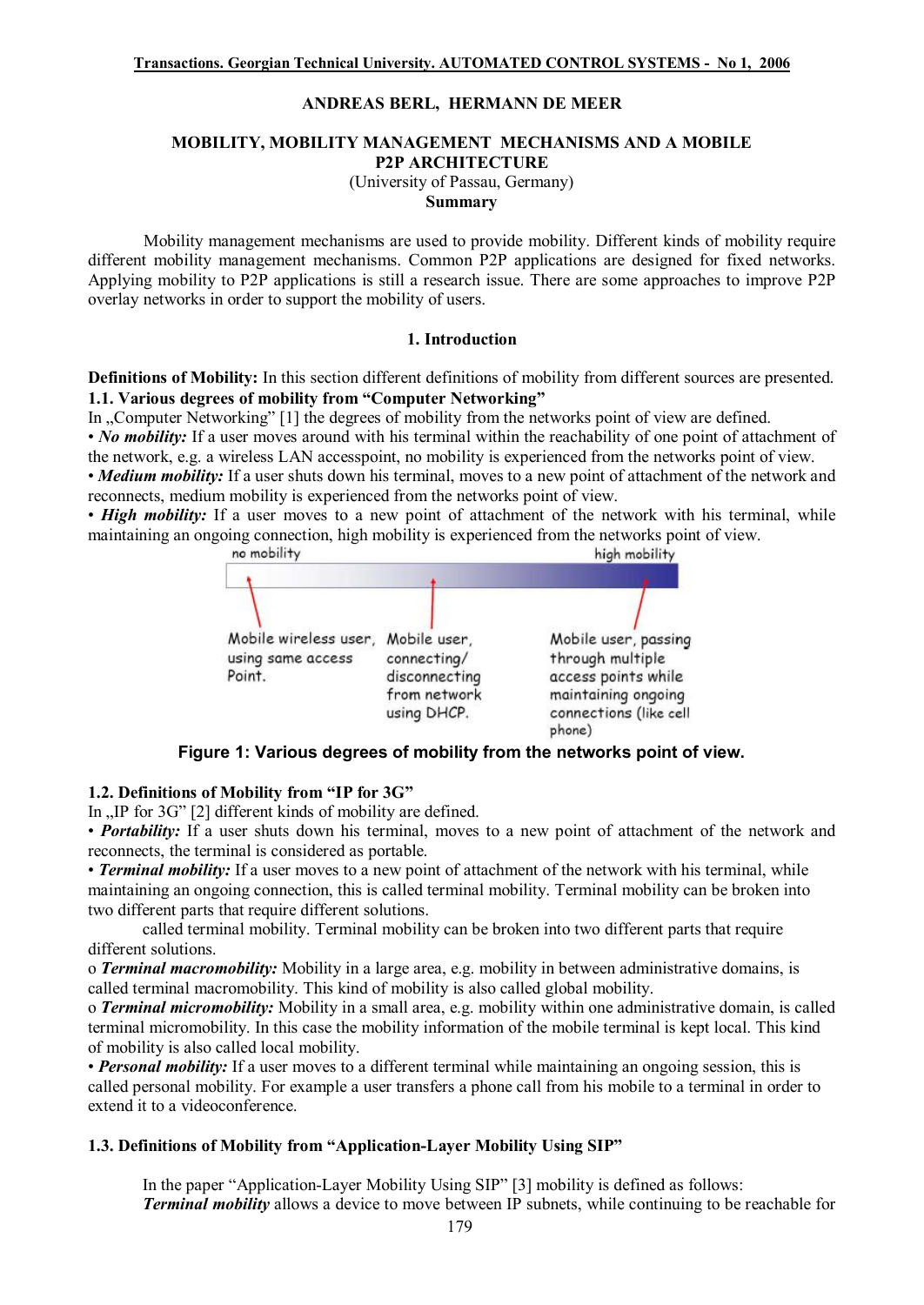### **Transactions. Georgian Technical University. AUTOMATED CONTROL SYSTEMS - No 1, 2006**

incoming requests and maintaining sessions across subnet changes. A subset of terminal mobility, being able to be reached for new sessions after subnet changes, requires only DHCP and dynamic DNS.

*Personal mobility* allows addressing a single user located at different terminals by the same logical address. Both 1- to-n (one address, many potential terminals) and m-to-1 (many addresses reaching one terminal) mappings are useful.

*Service mobility* allows users to maintain access to their services even while moving or changing devices and network service providers. In a voice-over-IP environment, simple services that users will likely want to maintain include their speed dial lists, address books, call logs, media preferences, buddy lists and incoming call handling instructions.

*Session mobility* allows a user to maintain a media session even while changing terminals. For example, a caller may want continue a session begun on a mobile device on the desktop PC when entering her office. A user may also want to move parts of a session, e.g., if he has specialized devices for audio and video, such as a video projector, video wall or speakerphone.

## **2. Mobility Management Mechanisms**

Mobility management mechanisms are used to provide mobility. Different kinds of mobility require different mobility management mechanisms.

# **2.1. Layers where Mobility Management Mechanisms can be applied**

Mobility management mechanisms can be applied on different layers. If a mobility problem is solved on a certain layer, usually the mobility is transparent to all layers above it. There are solutions for mobility management mechanisms for the following layers:

**•** *Link layer:* Mobility can be provided with special layer 2 protocols. Therefore a mapping of an IP address to a link layer address has to be provided, e.g. by a special dynamic address resolution protocol (ARP). This approach is taken by wireless local area network protocols like the inter-access point protocol (IAPP).

Such protocols can be fast but do not scale to large numbers of terminals. Another problem of these protocols is that the solutions have to be specific for a particular link-layer technology and so inter-technology handovers are hard to provide. Layer 2 solutions can provide terminal mobility.

• *Network layer*: The layer 3 seems to be the natural place to provide IP-mobility management mechanisms because it handles the delivering of IP packets. Layer 3 solutions have fewer limitations than the link layer approach. Mobile IP is an example of a protocol that provides mobility on the network layer. Layer 3

solutions can provide terminal mobility.

• *Application layer:* The session initiation protocol (SIP) is an example of a protocol that applies mobility management mechanisms in the application layer. Application layer solutions can provide terminal mobility and personal mobility.

## **2.2. Indirect Routing and Direct Routing**

Indirect routing and direct routing are mobility management mechanisms, solving the terminal macromobility problem for a mobile node. In order to illustrate the routing

towards a mobile node the following terminology is introduced:

*Home network*: The home network is the home of a mobile node. This is the place, where the mobile node usually resides.

*Permanent address:* The address of the mobile node in its home network is called its permanent address.

*Home agent:* The home agent is located in the home network of a mobile node and provides mobility management functions for the mobile node.

*Visited network:* The network in which the mobile node is currently residing is called the visited network or the foreign network.

*Foreign agent:* The entity that is located in the visited network, supporting the mobile node with mobility management functions is called foreign agent.

*Care-of-address:* This is the IP address of the mobile node in the visited network. The address is assigned by the foreign agent to the mobile node.

*Correspondent:* The correspondent is the entity that wants to communicate with the mobile node.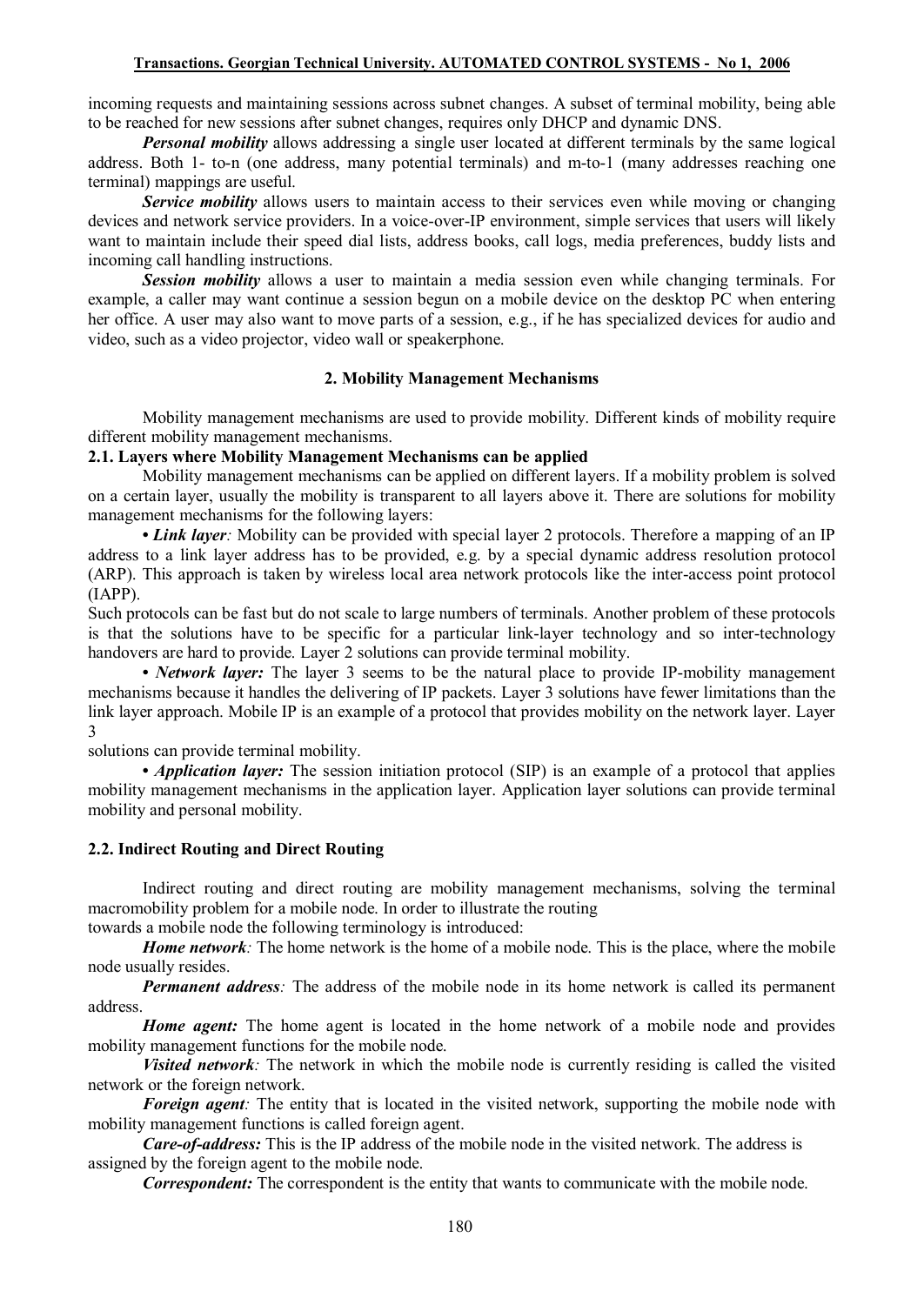## *2.2.1. Registration*

When a mobile node leaves its home network and visits another network it registers at the foreign agent in the visited network, this is shown in Figure 2.



After that, the foreign agent contacts the home agent, in order to make the home agent aware of the current location of the mobile node. The foreign agent therefore submits the current care-of-address of the mobile node to the home agent.

## *2.2.2. Indirect Routing*

In the indirect routing approach the home agent of the mobile node tunnels messages of the correspondent to the mobile node. This is shown in Figure 3. If the correspondent wants to communicate with the mobile node, it sends messages to the node as if the node would reside in its home network. This means the

correspondent sends its messages to the permanent address of the mobile node. The home agent knows the current position of the mobile node, intercepts the messages, and tunnels them to the mobile node in the visited network. To do this, the home agent packs the original messages of the correspondent in new IP packets with

the care-of-address as recipient. The foreign agent unpacks the packets and sends them to the mobile node. The mobile node sends its responses directly to the correspondent. One big advantage of this mobility management mechanism is that ongoing connections can be maintained while the mobile node changes the network. If the

mobile node moves to another network, it registers at the new foreign agent which informs the home agent. The home agent updates the care-of-address of the mobile node and tunnels packets to the new location of the mobile node. In the indirect routing approach the mobility of the mobile node is transparent for the correspondent.

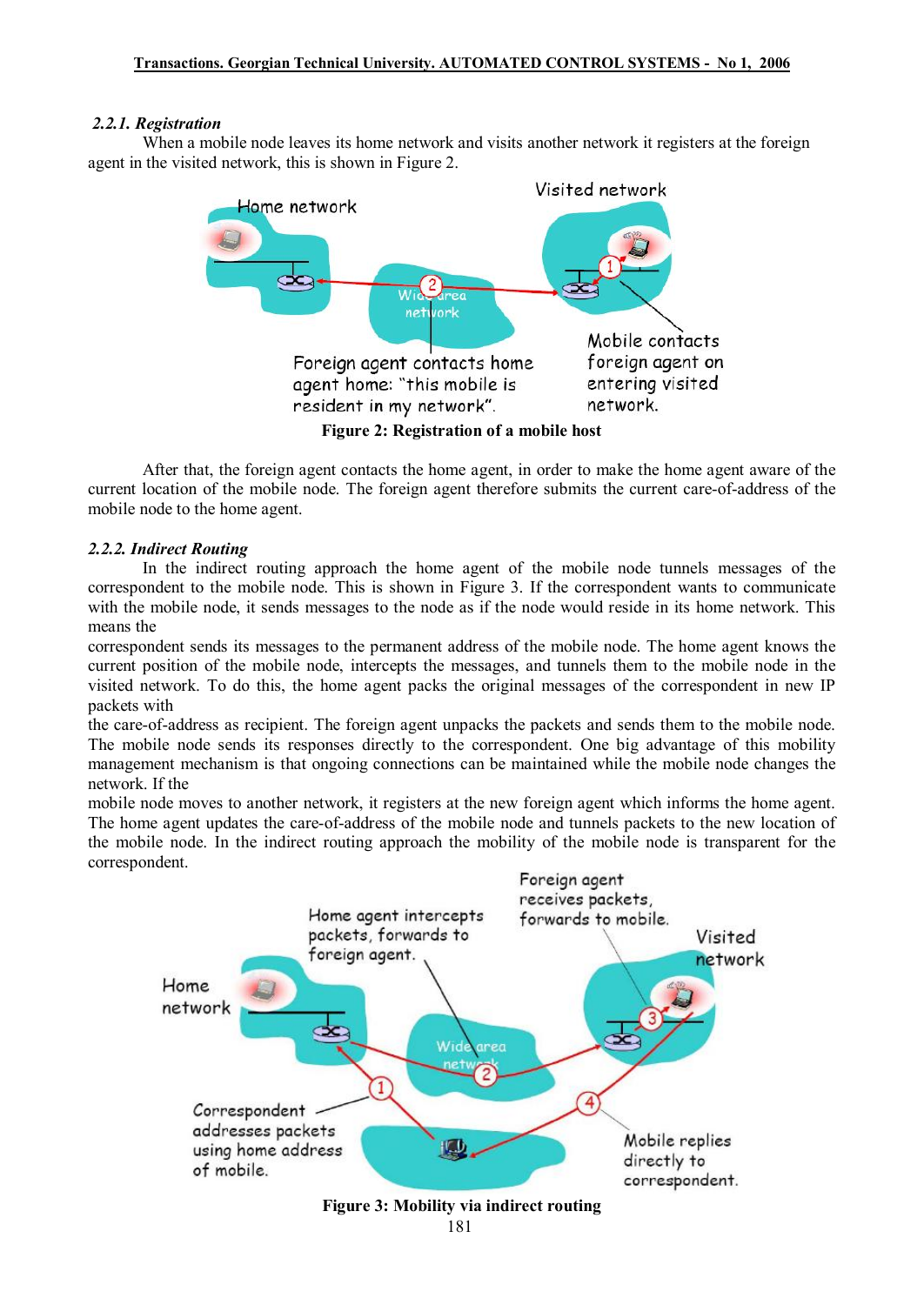A disadvantage of the indirect routing approach is the *triangle routing* problem. If the correspondent and the mobile node are residing in the same network for example, the routing is still done via the home agent of the mobile node. This scenario is shown in Figure 4.

The Mobile IP protocol is an example of a mobility management protocol that uses indirect routing as mobility management mechanism.



**Figure 4: The triangle routing problem**

### *2.2.3. Direct Routing*

In the direct routing approach the home agent of the mobile node transmits the current care-ofaddress of the mobile node to the correspondent. So the burden of redirecting messages to the location of the mobile node is put on the correspondent. This is shown in Figure 5.



**Figure 5: Mobility via direct routing** 

If a correspondent wants to communicate with a mobile node, it first contacts the home agent by sending a request to the permanent address of the node. The home agent then responds with the current careof-address of the mobile node. After that the correspondent directly addresses the mobile node via the foreign agent. In this

scenario the triangle routing problem is avoided. On the other hand the mobility of the mobile node is no longer transparent to the correspondent. Therefore the correspondent has to modify its protocols to provide the mobility of the node.

Furthermore another problem occurs when the mobile node moves to another network while communicating with the correspondent. Without modification of the protocol the communication can not be maintained. There are two solutions for this problem:

A new protocol has to be introduced that updates the address of the mobile node at the correspondent during the conversation.

The first foreign agent used during the conversation can be considered as an *anchor foreign agent*, as shown in Figure 6. When the mobile node moves to another network it registers at the new foreign agent.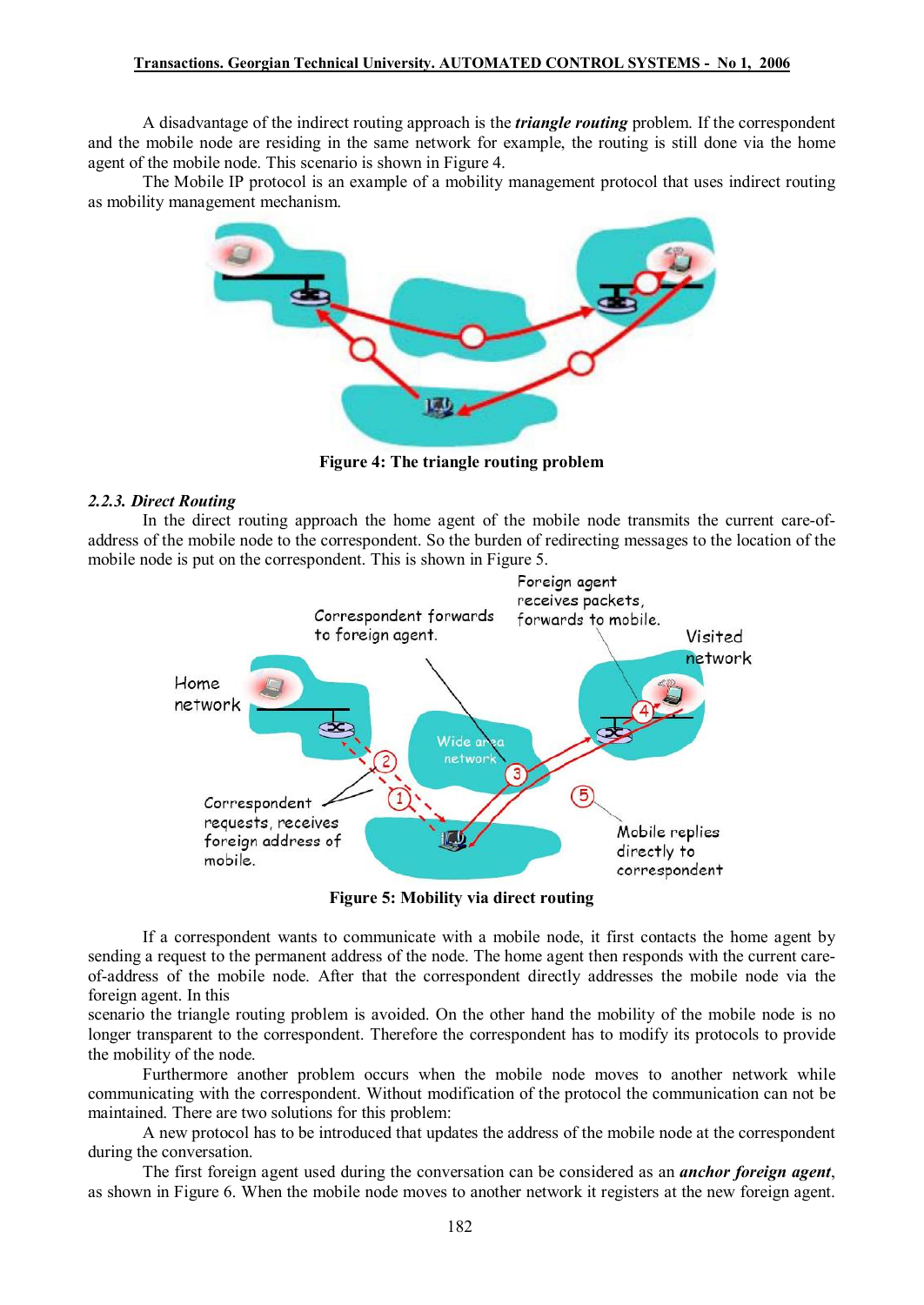The new foreign agent transmits the new care-of-address to the anchor foreign agent which then tunnels the packets from the correspondent to the new location of the mobile node. This solution is adopted for example in GSM networks.



**Figure 6: Direct routing using an anchor foreign agent** 

## **2.3. Mobile IP based Schemes and Per Host Forwarding Schemes**

Mobile IP based schemes and per host forwarding schemes are mobility management mechanisms used to provide terminal micromobility. Mobile IP is a protocol building up on the indirect routing mobility management mechanism.

To provide terminal micromobility direct routing and indirect routing approaches could also be used. But these solutions suffer from a few disadvantages:

• Handovers may be slow if the home agent is located far away, e.g. in a different country.

• The signalling overhead is high for the core internet if the home agent is located far away.

• The protocols may interact with QoS protocols. For example if the home agent tunnels packets to the mobile node the headers with QoS information are also tunnelled and become invisible while transported in another IP packet.

# *2.3.1. Mobile IP based Schemes*

In the mobile IP based schemes the mobile IP protocol (which builds up on indirect routing, see 2.2.2) is modified in a way to be more appropriate for providing terminal micromobility. Mainly two extensions are made to the indirect routing approach.

• *Local mobility agents:* Local agents are added to the network in order to reduce signalling overhead to the home agent, if it is far located. If the mobile node changes its care of address, the new foreign agent registers locally at a gateway foreign agent (GFA) and not at the home agent to avoid signalling overhead. The movement information of the mobile node is kept local.

• *Fast and smooth schemes:* These extensions refer to providing a seamless handover when the mobile node moves within a network.

# *2.3.2. Per Host Forwarding Schemes*

Per host forwarding protocols are introduced to provide terminal micromobility. The basic idea of the per host forwarding schemes is, that the information about the current location of the mobile node is stored in various routers that are spread through the access network. Like this, the mobility information of the mobile node is kept local in the access network.

If a packed arrives at the access networks gateway, the gateway determines which port is the best to use, to route the packet towards the mobile node. This is repeated by every router on the way from the gateway node to the mobile node. So the location information of the mobile node is distributed locally within the access network and packets are forwarded without tunnelling or any address translation.

To implement a per host forwarding protocol three main problems have to be solved:

- The forwarding information has to be distributed throughout the various routers of the access network.
- The forwarding information has to be maintained.
- When the mobile node moves the forwarding information has to be updated.

An important concept in these schemes is the so called **cross-over router**. This is the router in which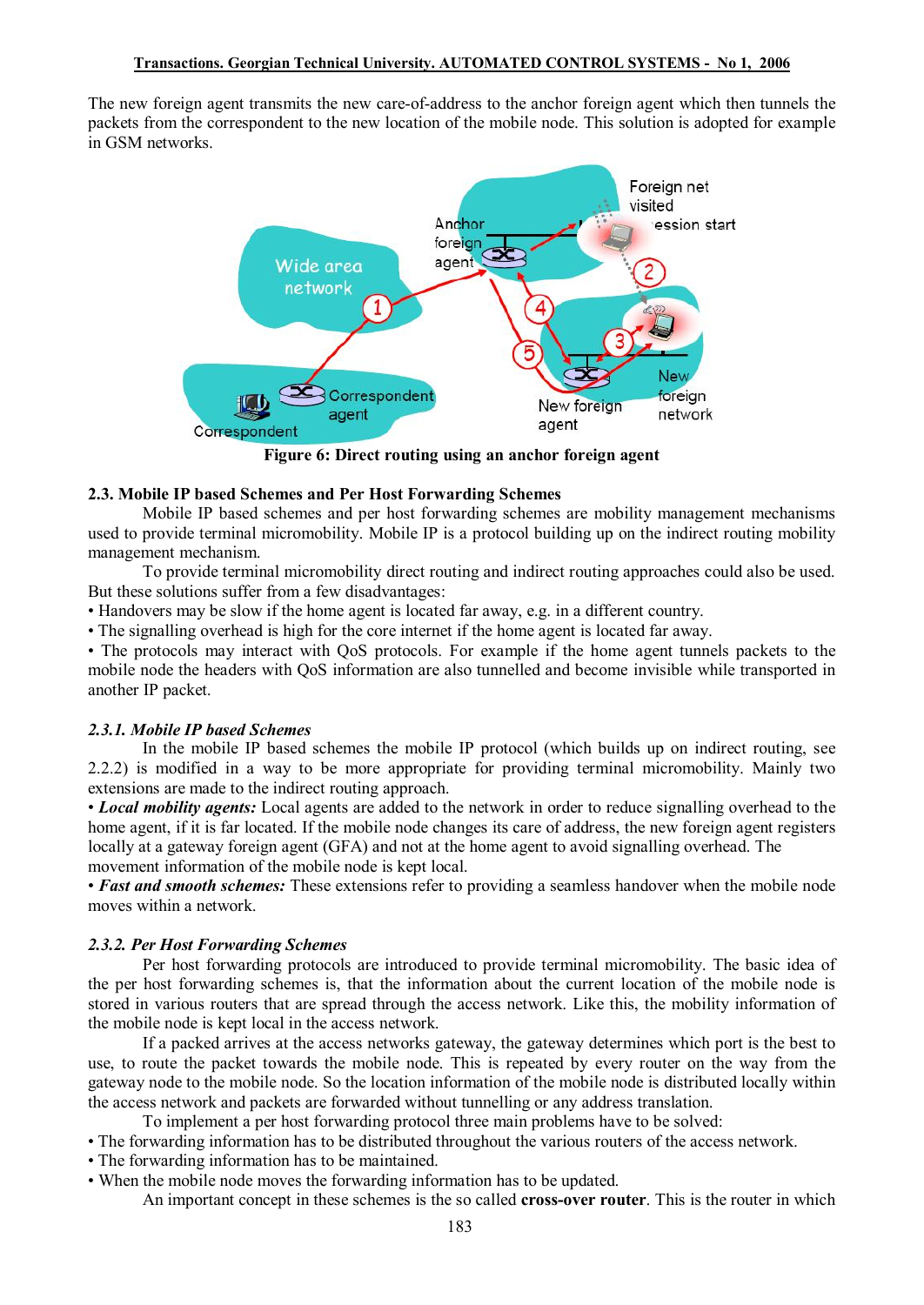### **Transactions. Georgian Technical University. AUTOMATED CONTROL SYSTEMS - No 1, 2006**

the paths of the new location and the old location of a mobile node converge when the mobile node moves. When the handover is done for the mobile node, the cross-over router has to change its forwarding entry.

There are three different approaches to provide per host forwarding mobility management mechanisms:

• *New protocols:* Cellular IP and Hawaii are examples of new protocols providing per host forwarding schemes. The main idea is the reverse forwarding of packets on a known path. When a mobile node enters the access network it sends a packet on the default route to the gateway. Each router on the way caches an entry that maps the permanent address of the mobile node to the reverse path of this route. These forwarding entries are soft state that means they have to be updated periodically.

• *Manet-based protocols:* One protocol of this category is called MER-TORA which bases on the TORA ad hoc routing protocol used in mobile ad-hoc networks (Manet). In TORA each router has a "height" and the routing is done downhill from a source to a destination. TORA assigns every node an appropriate "height" and reacts to changes in the routing topology. A "height" is assigned for every destination, so there is a downhill route for every destination. In a static network the "height" is mainly the hop count to the destination. To use TORA for per host forwarding a few changes are necessary, e.g. the protocol has to act proactively instead of on demand.

• *Multicast-based protocols:* Multicast protocols are designed to provide point to multipoint connections. The basic principle to use this technique to provide a per host forwarding scheme is to assign a multicast address to the mobile node. When the mobile node moves a new access router is added as a leaf to the multicast tree and the old access router is removed.

## **2.4. Mobility, Mobility Management Mechanisms and Protocols**

The following table shows different kinds of mobility management mechanisms providing mobility. Furthermore an example protocol implementing the mobility management mechanism is given and the layer is shown where the protocol is applied.

| Mobility       | Mobility management<br>mechanism | <b>Example Protocol</b> | Layer       |
|----------------|----------------------------------|-------------------------|-------------|
| terminal macro | indirect routing                 | Mobile IP               | network     |
| terminal micro | per host forwarding              | Cellular IP             | network     |
| personal       | direct / indirect routing        | SIP                     | application |
| session        | direct / indirect routing        | SIP                     | application |

# **3. Mobility in P2P Applications**

Common P2P applications are designed for fixed networks. Applying mobility to P2P applications is still a research issue. There are some approaches to improve P2P overlay networks in order to support the mobility of users.

As an example for supporting mobility in P2P applications the MoPi architecture [4][5][6][7][8] is presented in this section. The MoPi architecture enables mobile phones to do file-sharing over the eDonkey protocol [9].



**Figure 7: The MoPi architecture**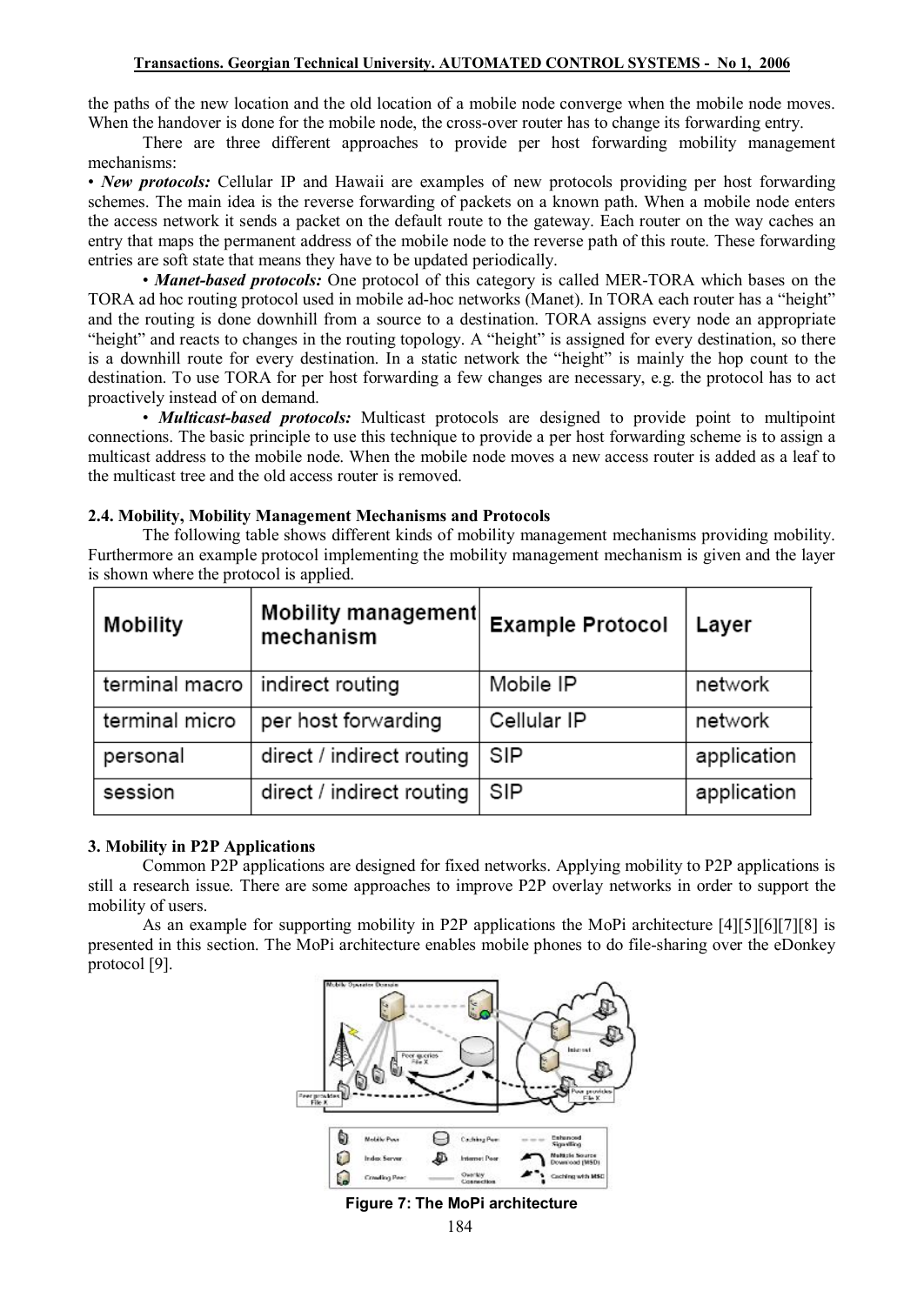### **3.1. eDonkey File-Sharing Protocol**

eDonkey is a popular, second generation P2P file sharing protocol. It relies on specialized index servers for file location and the principle of multiple source download (MSD). The MSD concept is enabled by a fragmentation of files to logical parts, e.g. blocks of fixed size. A requesting peer can download different blocks from multiple providing peers.

eDonkey peers publish and look up shared files using the index servers. Hence, eDonkey deviates significantly from the pure P2P concept where all entities are similar peers. In the eDonkey protocol the mediation is handled by centralized index servers. This means the index servers handle all queries in order to relieve normal peers from query traffic. On the other hand the data exchange is done decentrally between the peers. eDonkey is therefore denoted as hybrid P2P architecture.

### **3.2. eDonkey and the Limitations of Mobile Phones**

eDonkey is widely used protocol in the fixed network. However, users of mobile phones encounter several problems while using this file-sharing protocol. eDonkey requires the peers to be connected a period of time before a download succeeds (peers are queued and have to wait before they are allowed to download). The following attributes of mobile phones are in conflict with the protocol.

• *Air interface:* With its lossy channels, limited bandwidth, asynchronous transfer rates and lost connections the air interface of mobile phones restricts the usability of the eDonkey protocol.

• *Limited battery capacity:* Mobile phones can not stay too long online while being queued because of the limited battery capacity.

• *Expensive online time:* For a mobile phone the up and download has to be as fast as possible because of the expensive online time.

#### **3.3. The MoPi Architecture**

The MoPi architecture, shown in Figure 7, enhances the eDonkey file-sharing protocol with two components, the *caching peer* and the *crawling peer.* The operator of a mobile domain places three operator controlled entities in his domain:

• *Index server:* All peers inside the mobile domain are served from one or more central index servers. The architecture provides additional information to the index server, e.g. presence information, from the mobile network domain.

o The index Server mediates resources inside the mobile infrastructure.

o The mobile peers are forced to connect to only these index servers.

o Local resources are favoured by the index server and outside sources are hidden as far as possible.

o The advantage for the operator is that the traffic is kept inside the operator's network.

o The index server collects access statistics to support the caching of popular files.

• *Cache peer:* Popular contents are cached by the cache peer. As end-to-end communications between mobile devices utilize twice the air interface, caching P2P content in the core of the network decreases cost for transmitting popular files. Resource access control is partly shifted from the network-edge towards the network-core. The number of traversals of the air interface must be minimized in order to reduce the traffic and the transmission delay.

o The cache peer stores popular files at the network core to reduce the amount of expensive air-interface usage.

o The cache peer is an ordinary peer that has a special relationship with the index server.

o If the access characteristic measured at the index servers signals multiple downloads of a popular file, caching is initiated.

o For the downloading of files, the cache peer uses the same mechanism as an arbitrary peer.

o The completion of the download is signalled to the index server, which informs the requesting peers.

• The **crawling peers** support the index server with resources that are unknown in the operator domain.

o Mobile peers can only reach the index servers within the operator domain.

o The central index servers can locate any resource in the global P2P community by utilizing the crawling peers to request unknown resources from internet index servers.

#### **References:**

[1] J. F. Kurose , K. Ross, Computer Networking: A Top-Down Approach Featuring the Internet, Addison-Wesley Longman Publishing Co., Inc., Boston, MA, 2002.